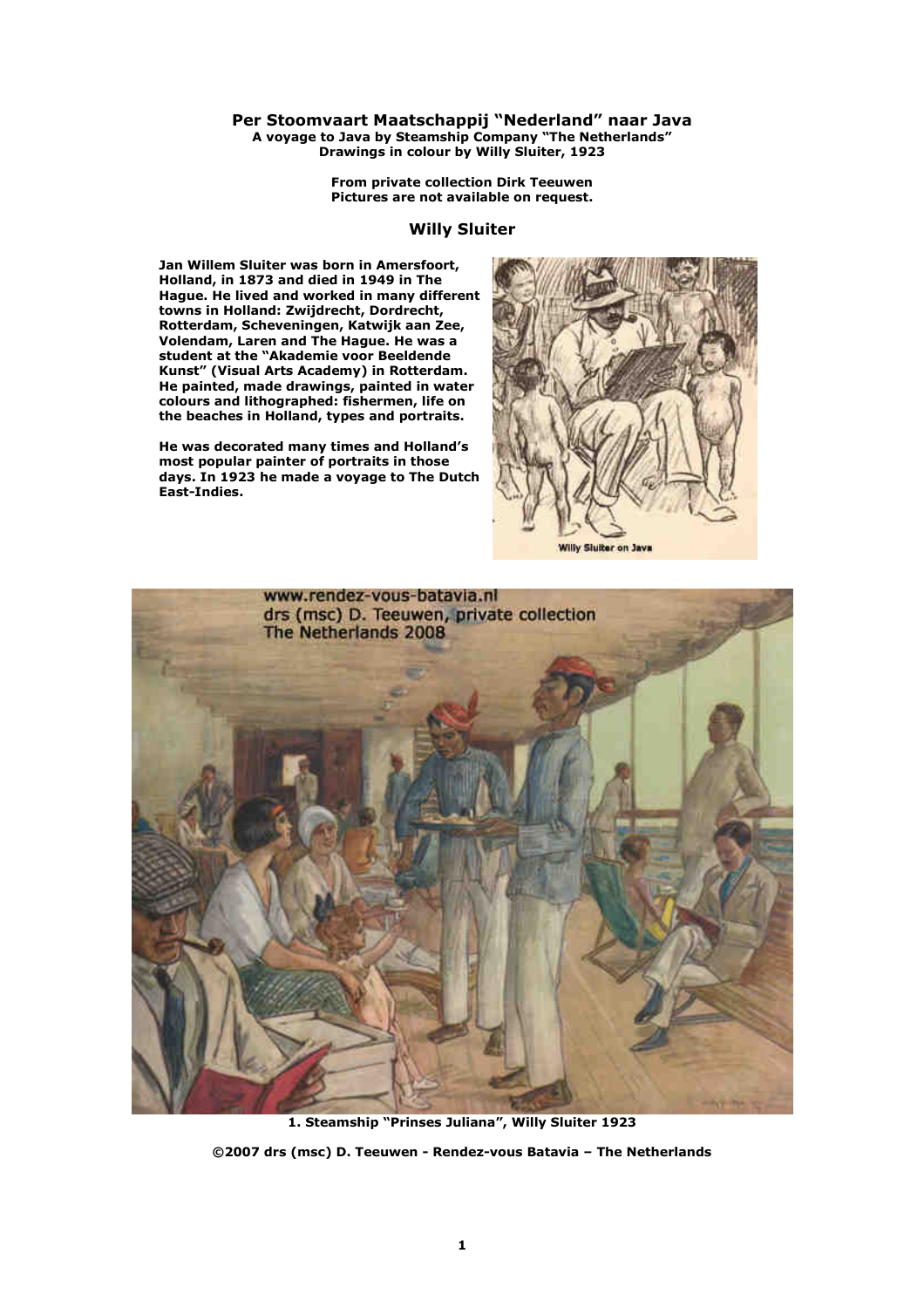

**2. Port Saïd, Willy Sluiter 1923**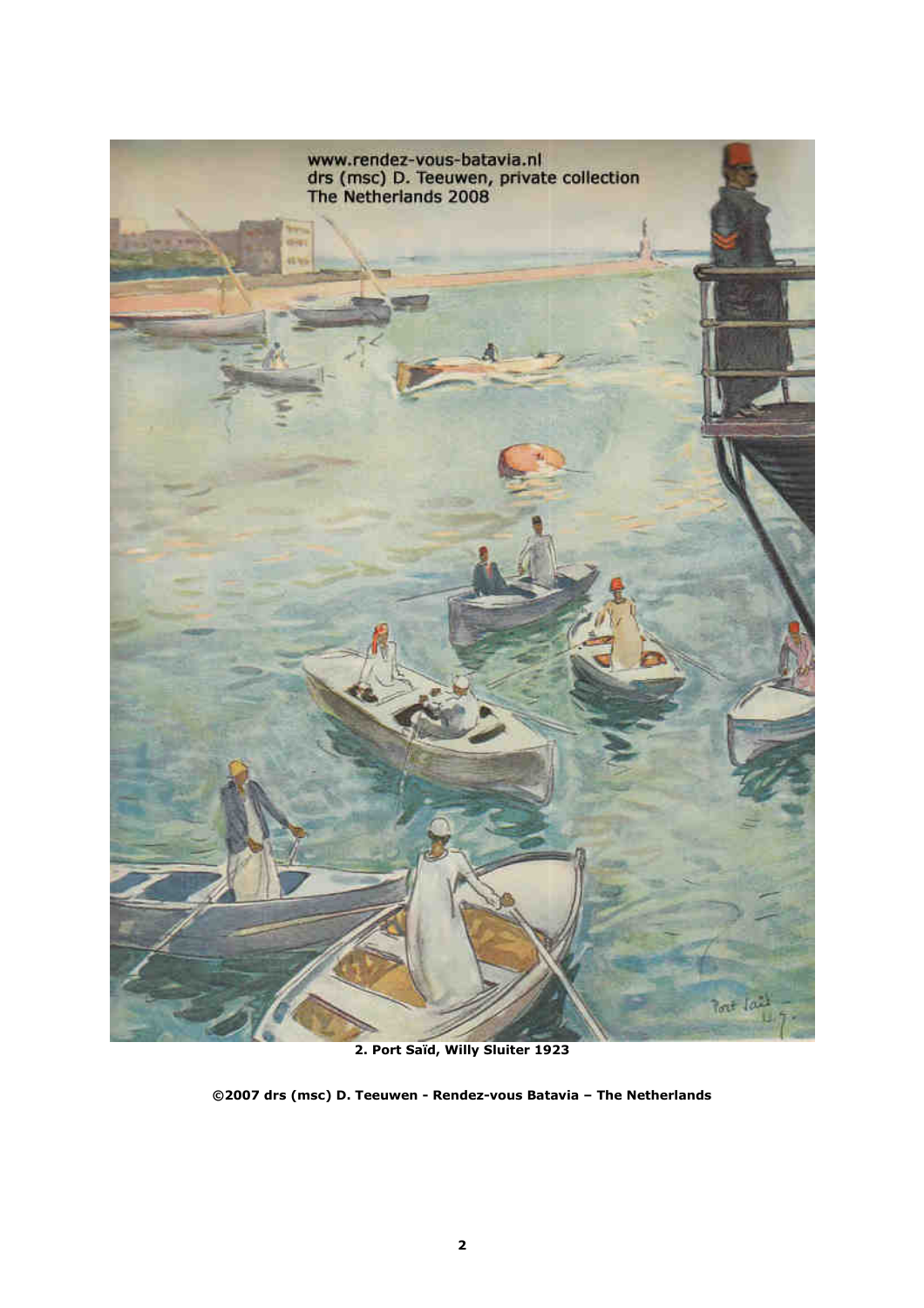

**3. Port Saïd, Willy Sluiter 1923 ©2007 drs (msc) D. Teeuwen - Rendez-vous Batavia – The Netherlands**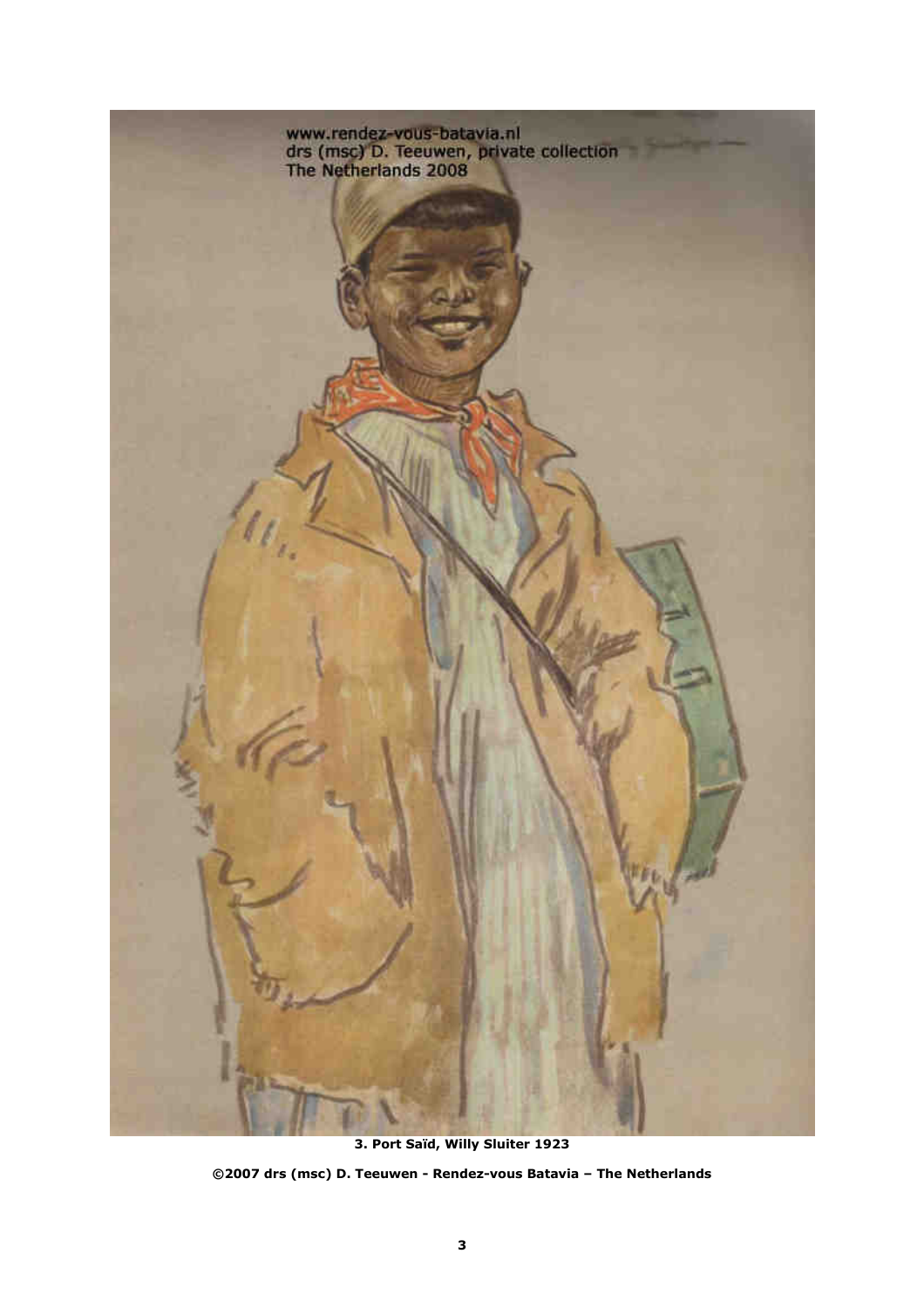

**5. Colombo, Willy Sluiter 1923**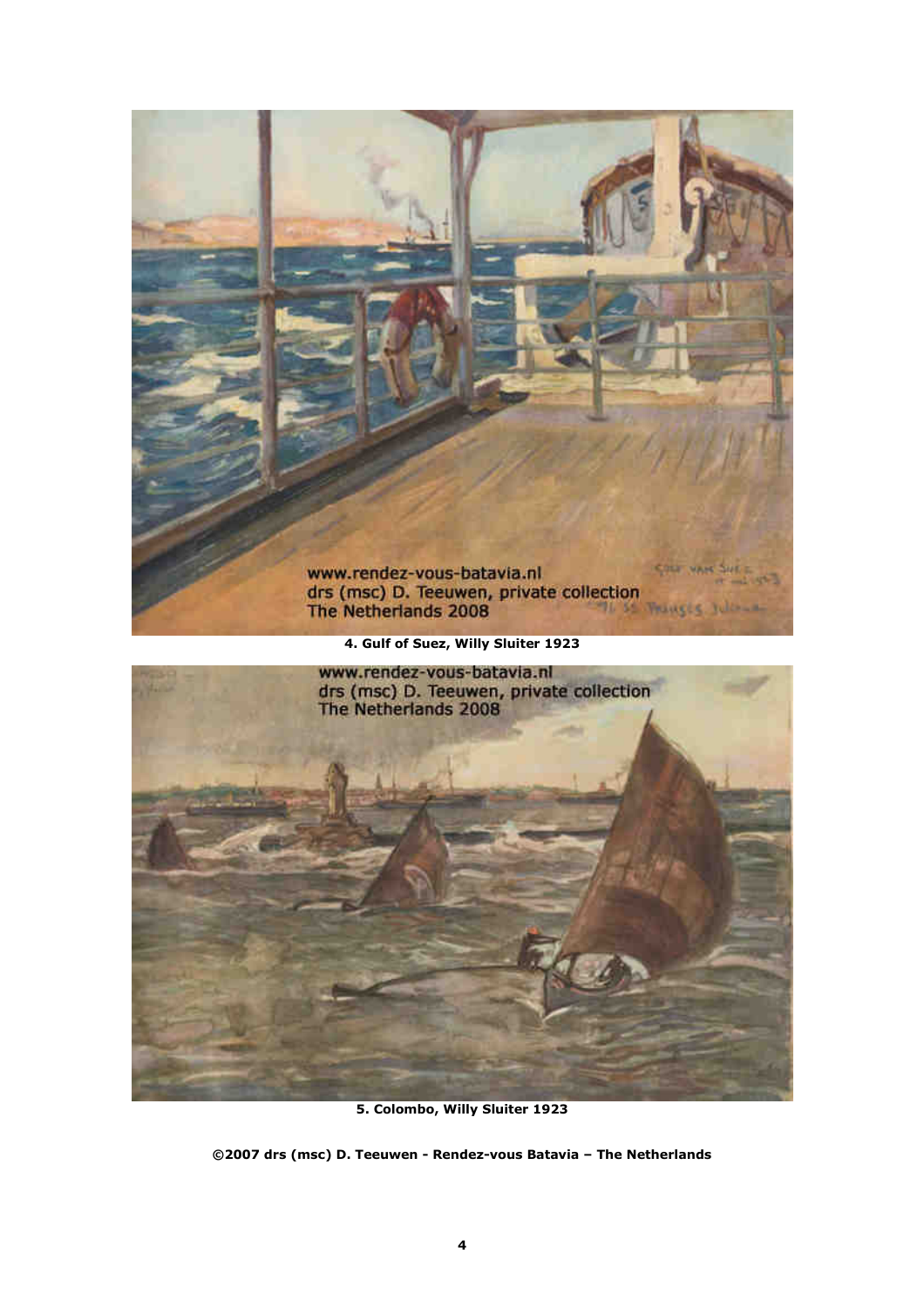

**©2007 drs (msc) D. Teeuwen - Rendez-vous Batavia – The Netherlands** 

THE THEFT WE GALLAND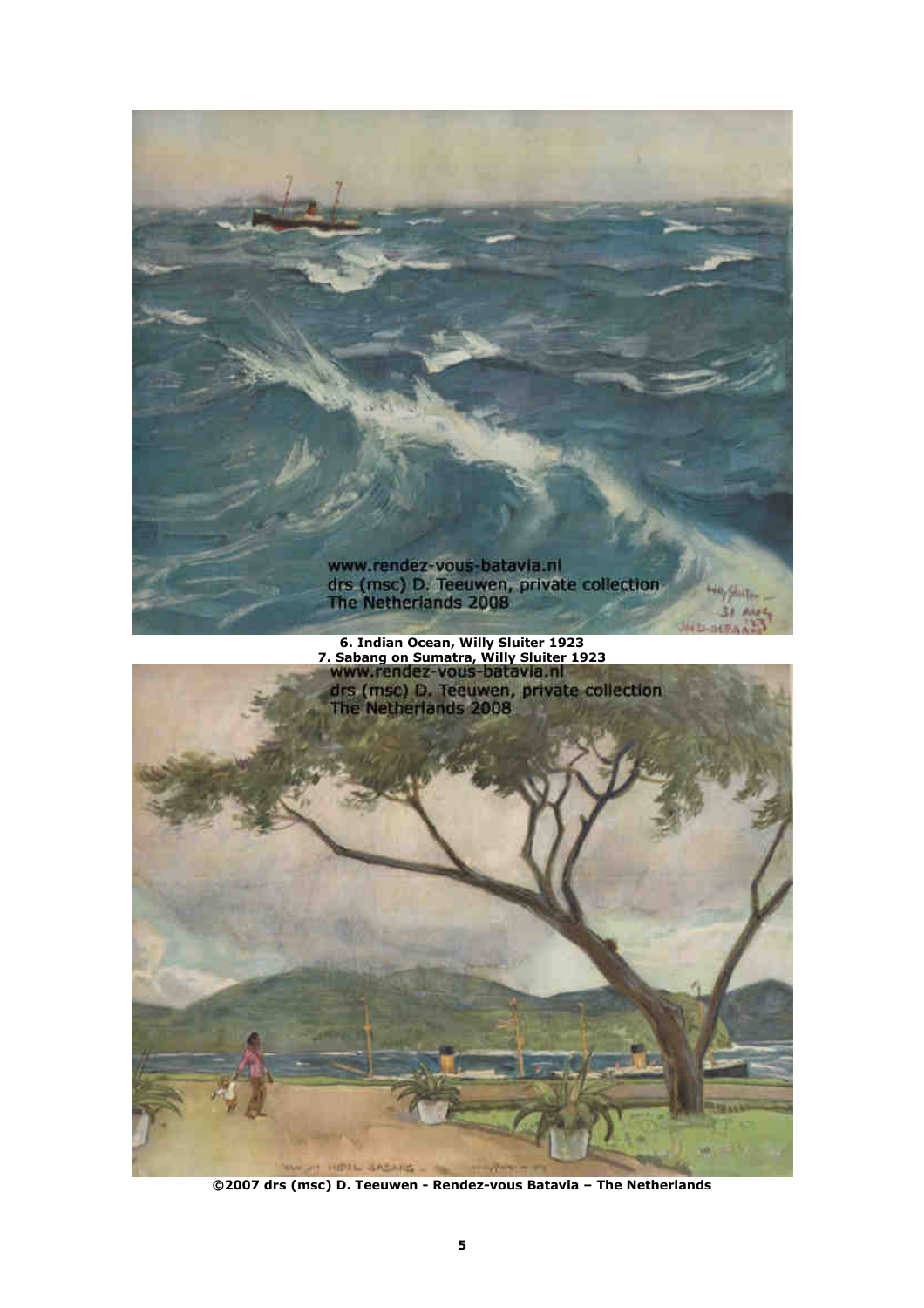

**8. Kebon Sirih (Batavia / Jakarta), Willy Sluiters 1923**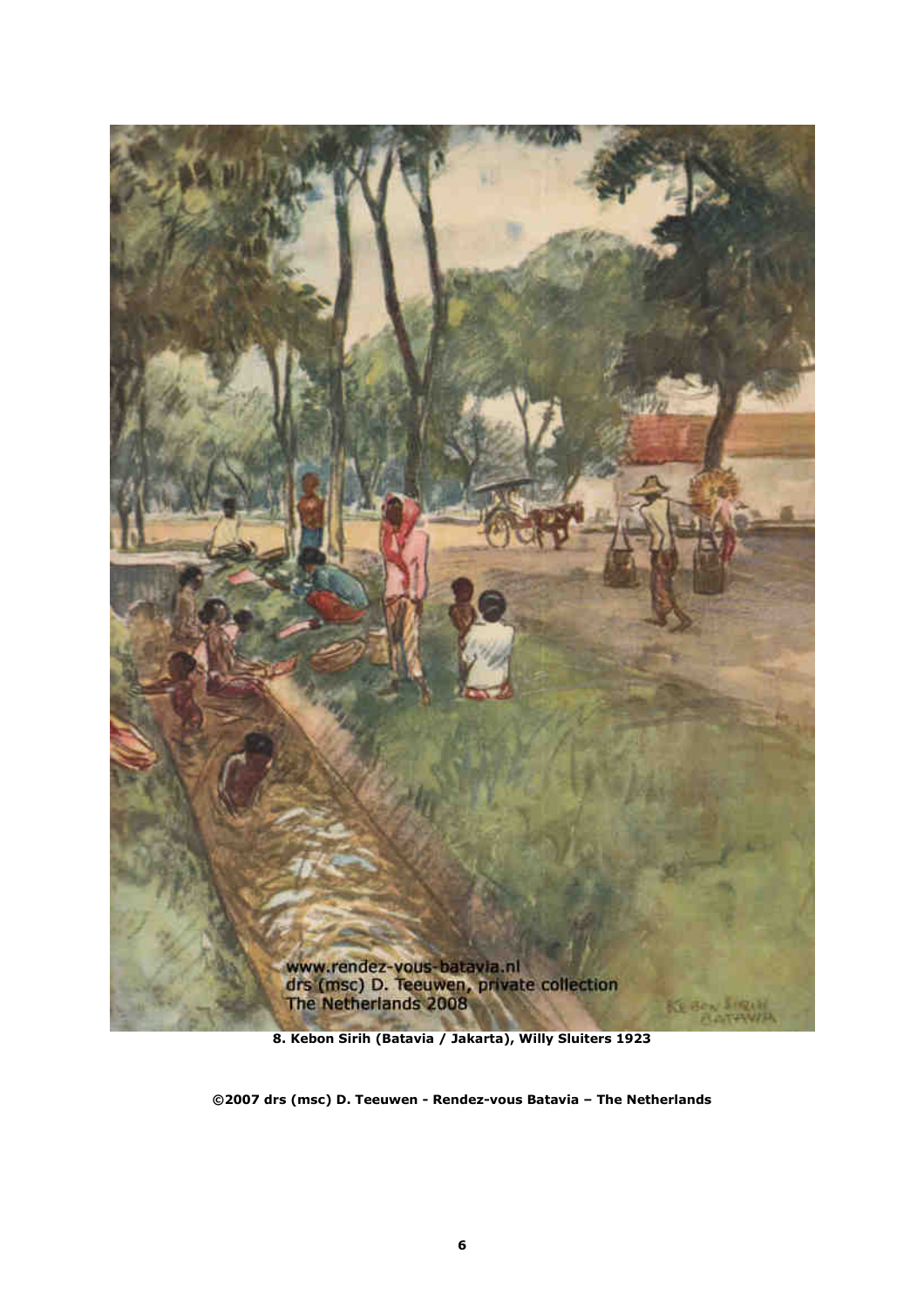

**<sup>9.</sup> Preanger on Java, Willy Sluiter 1923** 

**<sup>©2007</sup> drs (msc) D. Teeuwen - Rendez-vous Batavia – The Netherlands**